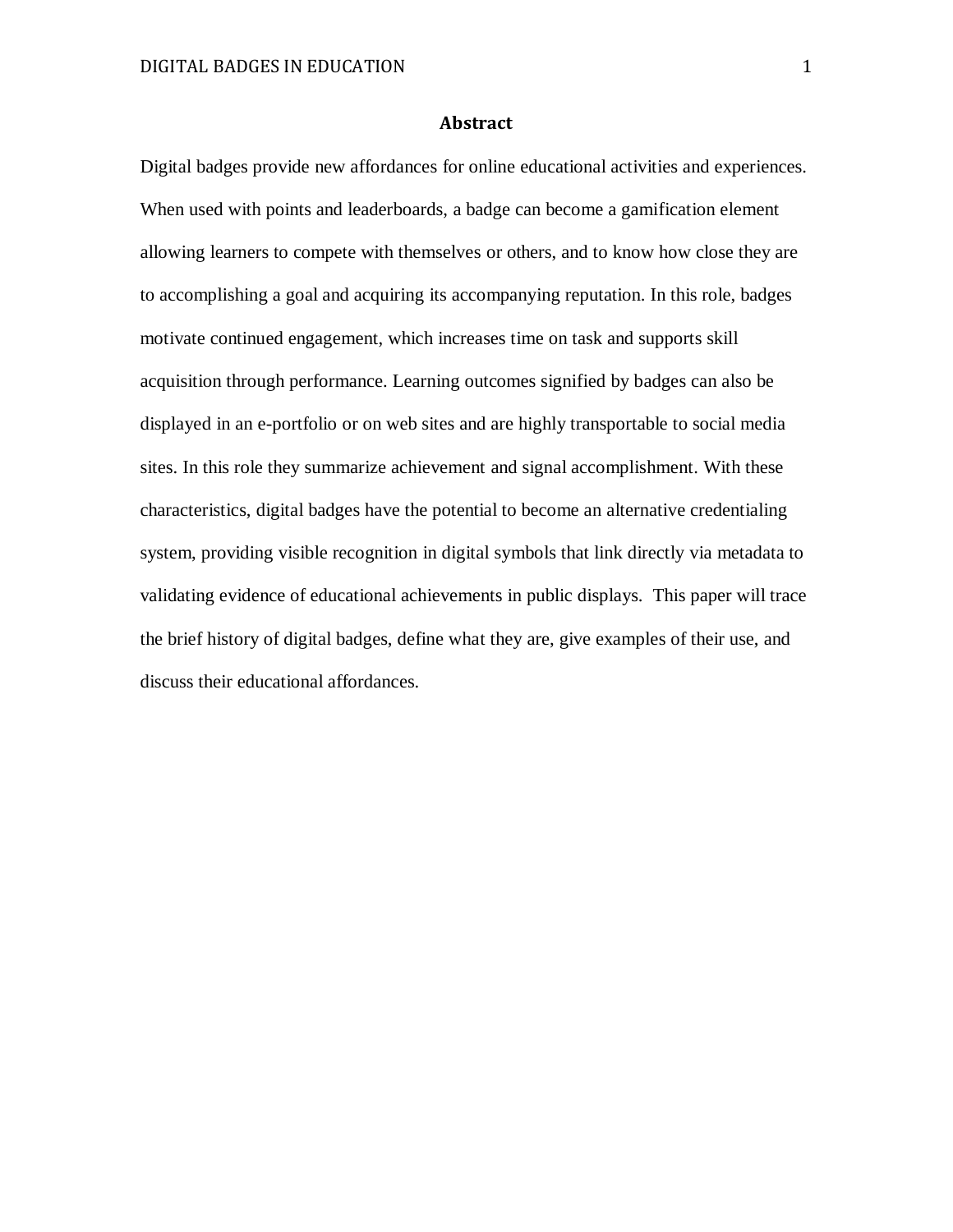## **Introduction**

A search of the term "digital badges" on Google Trends shows that the worldwide interest in the term only dates from 2010 (Figure 1), so it may be too early for a comprehensive literature review of digital badges in education. The Badges for Lifelong Learning Competition and Mozilla's Open Badges initiative, which has stimulated much of that global conversation, only officially launched on September 15, 2011, with the participation of the U.S. Secretary of Education (Duncan, 2011; Surman, 2011). Yet interest has quickly grown. While the production version of the Open Badges "application-programming interface" (API) appeared on March 14th, 2013, at publication date of this entry there are more than 700 unique registered issuers linked to over 75,000 digital badges.



Figure 1. Worldwide Google searches using the term "digital badges" from January 2009 to January 2013. (Author created graphic using Google Trends).

A search of peer-reviewed educational journals reveals evidence of the lag in time from research and development to publication. For example, the terms "badge" and "digital badge" only returns a handful of formal publications in education and game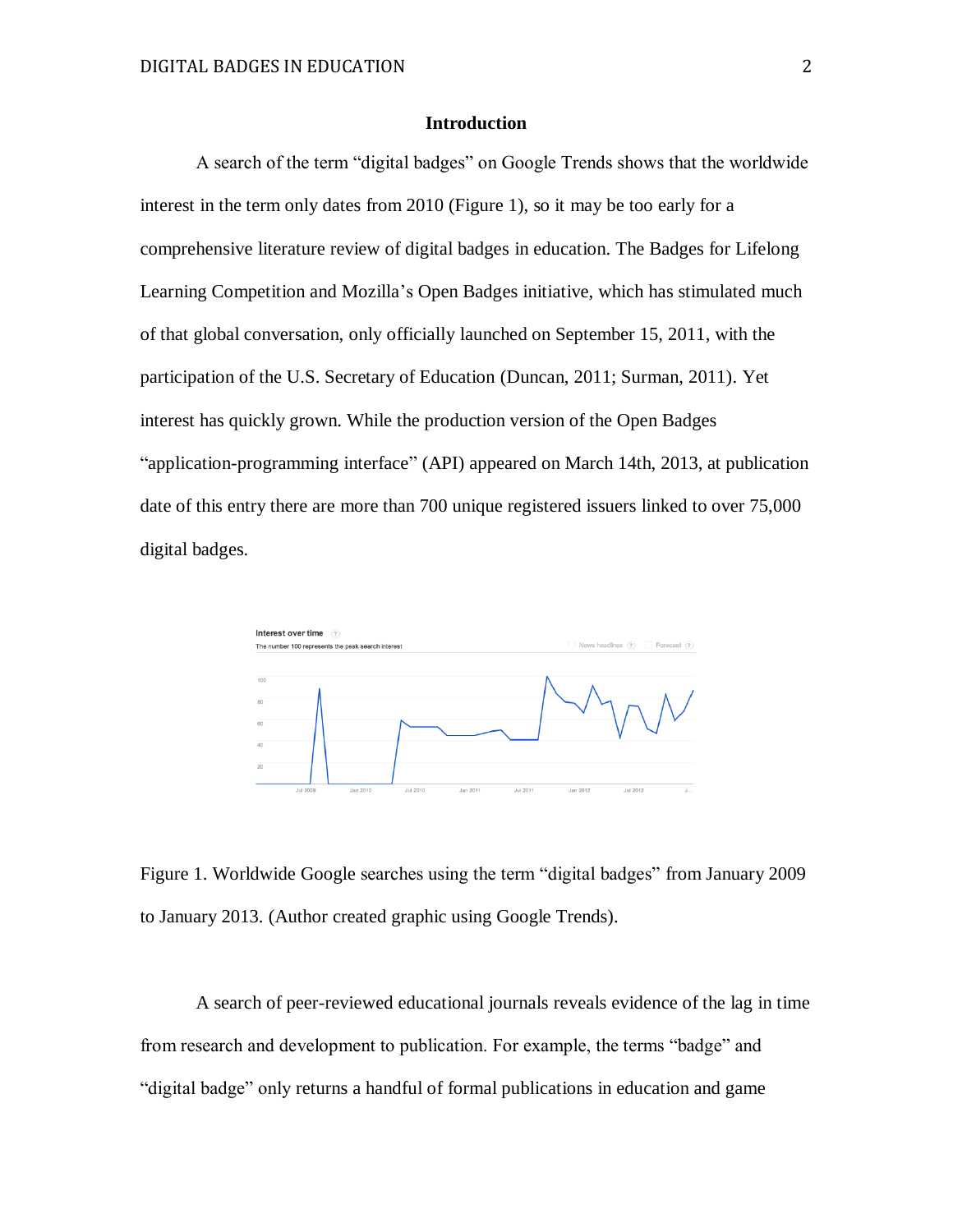studies. However, the number of projects funded by foundations and the rapid increase in informal communications on the over 500 blog posts at digitalbadges.hastac.org, and several dozen other websites of funded projects, are evidence of the momentum and energy in the global conversation.

In this article we provide first-hand information about digital badges by going directly to and engaging with people and sources involved in creating the emerging open badge infrastructure (Mozilla, 2013) ecosystem, and then consider the implications for education. This article thus relies heavily on field notes and direct communications via emails and blog postings from founders, creators and early adopters.

#### **Definition and Uses of Digital Badges**

A digital badge is a representation of an accomplishment, interest or affiliation that is visual, available online, and contains metadata including links that help explain the context, meaning, process and result of an activity. One kind of process, for example, might be the peer and expert review of artifacts of work showing what someone knows and can do, and the accompanying validation and credentialing of that person's knowledge or capability. The practice of creating, awarding and displaying digital badges has emerged from the intersection of digital games practices, online reputation systems used in commerce (e.g. eBay, Wikipedia and Amazon) and media culture as well as the historical custom of awarding recognition via physical status icons, such as ribbons, medals and trophies.

Achieving or receiving a digital badge can occur in a variety of ways ranging, for example, from the results of free-choices on web sites, participating in online engagements, reaching performance benchmarks, and responding to informal and formal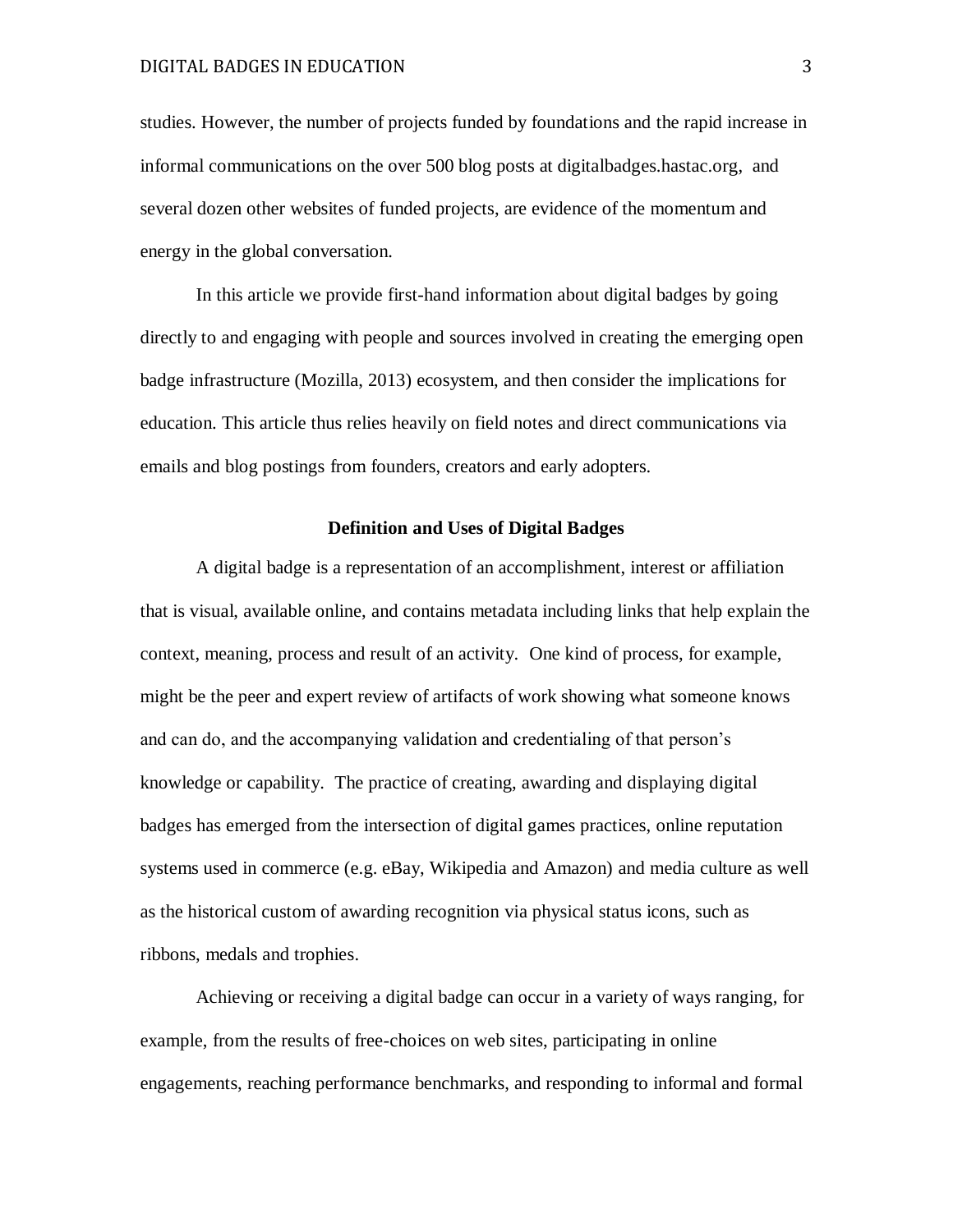#### DIGITAL BADGES IN EDUCATION 4

assessments. Displaying badges on a personal webpage, electronic portfolio or a social website is a way to establish and share a part of one's identity and reputation – particularly what one knows and is able to do.

Digital badging increasingly appears in promotion and engagement strategies to encourage desired online behaviors. For example in 2005, Microsoft introduced one of the first examples of an achievement system with the Xbox 360 Gamerscore, which had the effect of integrating individual games into an ecosystem and led to new community practices based on individual roles and responses to the system of recognition (Jakobsson, 2011). As another example, badges at the social media site Foursquare.com encourage users to check-in frequently, to utilize the social network often and to accumulate credit, recognition and prestige. These uses of badges not only motivate desired behaviors and provide status and recognition in an online community, but also foster brand loyalty and customer retention, features that have not been lost on education futurists and those involved in the transformation of teaching and learning (Davidson  $\&$ Goldberg, 2009).

In education in particular, badges and badging systems are emerging to

- Incentivize learners to engage in positive learning behaviors
- Identify progress in learning and content trajectories
- Signify and credential engagement, learning and achievement

In order for badges to be recognized as meaningful indicators of learning, as would any symbol of a valid educational assessment, they must be linked with evidence of activities, experiences and artifacts created during a learning engagement (Gibson,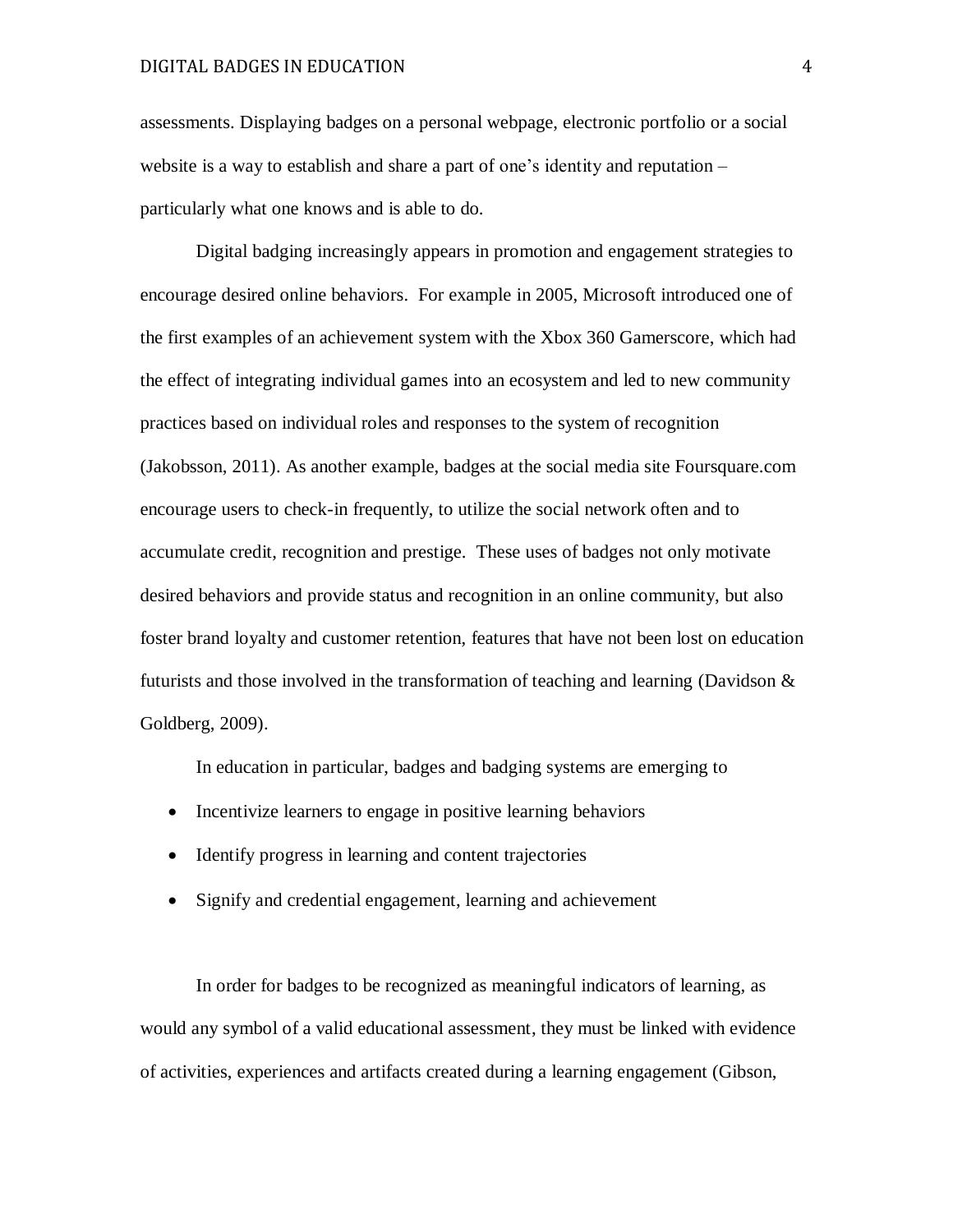2006a; Mayrath, Clarke-Midura, & Robinson, 2011). The association with such evidence can be as simple as a hyperlink to a description, or in more sophisticated applications, the image or multimedia file displaying the badge is encoded with metadata; for example using the affordances of the ".png" functionality (ISO/IEC, 2004). To support meaningful use of digital badges in education, developers of digital badging systems embed metadata concerning relationships such as:

- Issuer
- Standards achieved and certified
- Activities undertaken, artifacts created, and situations experienced
- Quality of the experiences, products and performances

Badges showing these connections can serve to communicate and translate learning across the peer, interest and learning contexts of one's life.

As might be obvious, the strength and utility of an educational badging system is closely related to the learning engagement and assessment strategies of the issuing organization and relies on a combination of factors including the credibility of the organization and the recognition and acceptance of the badge by other users. This trust is conveyed if the badge is a valid and reliable symbol of learning certified by an issuer and both the issuer and the badge award process are accepted within an ecosystem of other people and institutions.

## **Origins of Badges**

According to the Oxford English Dictionary, badges were a heraldic symbol worn by knights, which were later worn as jewelry, or to denote the completion of a pilgrimage or as a mark of political allegiance (OED, 2013). In rites and rituals the badge has long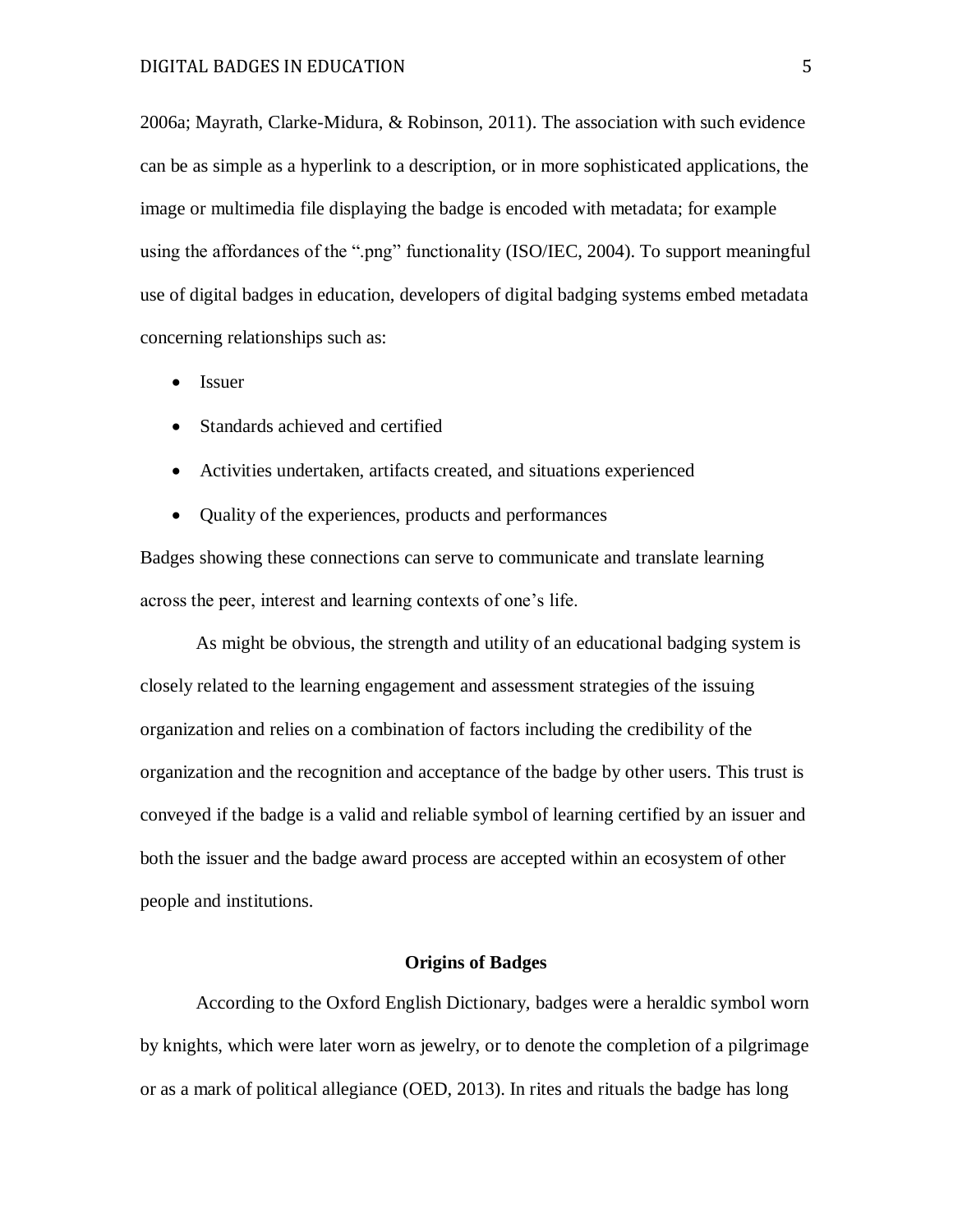been associated with displays of rank and achievement, and more recently has been associated with advertising, branding and visual identification of membership (Halavais, 2011).

Digital badges seem to be a metaphorical and more flexible extension of recognition practices such as the merit badges used by the Boy Scouts association around the globe (Hintz, 2009). The merit badges highlight the achievement of the scout in terms of a clearly defined skill or knowledge set demonstrated at an established standard or level of practice, a model that suits the educational context especially well.

With the advent of the Internet, some of the first digital badges may have been website traffic counters that displayed the popularity of a page, badges were also developed to link users to associated sites in "rings" of sites operating as communities (e.g. [webproject.org](http://www.webproject.org/) still displays the PBL Web ring badge). Electronic payment services are often noted with a badge testifying to their security, and badges linking to social media help users share with friends and show others one's preferences, "likes" and status. For example, in Wikipedia Barnstars, badges are a type of award recognizing the activities of Wikipedia editors. (McDonald, D., Javanmardi, S., & Zachry, 2011).

Using digital badges in education has also emerged in relation to a larger conversation about testing and credentialing. Eva Baker, for example, in her presidential address to the American Educational Research Association, discussed both the end and the ends of testing (E. L. Baker, 2007) and suggested that alternative forms of recognition of learning were both needed and on the rise. Other scholars have examined the role of credentials, the robust transformation that has been occurring due to massive open online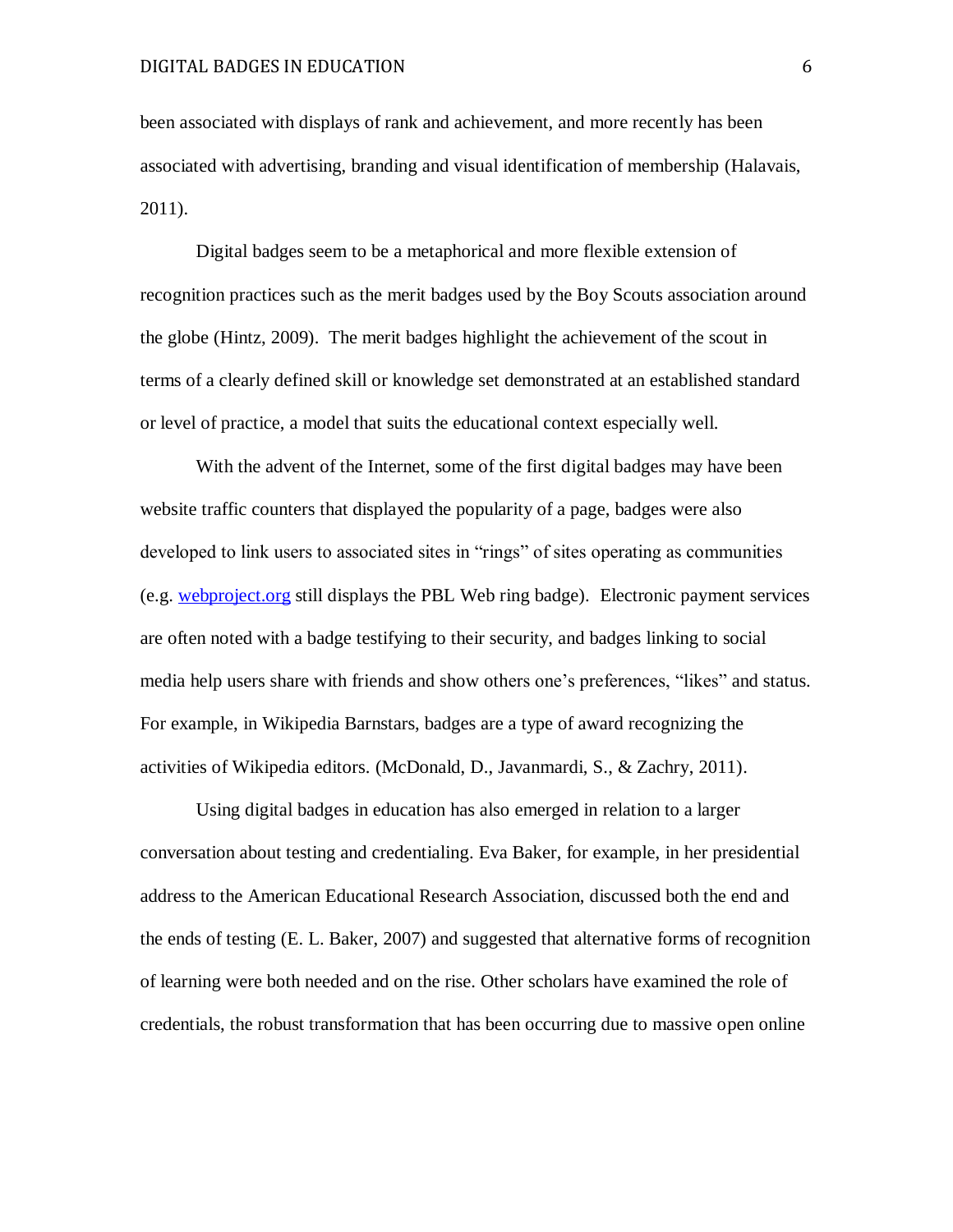learning, and the impacts of these trends on research into the sociological dimensions of formal education (D. P. Baker, 2011; Gibson, 2012).

#### **Badge Ecosystem Infrastructure**

To date the most comprehensive development of a badging environment is arguably found in the Mozilla Open Badges Infrastructure which publishes an interoperable standard (Mozilla, n.d.). Other systems are emerging with similar goals and approaches (e.g. Credly [\(https://credly.com/\)](https://credly.com/) and Badgestack [\(http://demo.badgestack.net/\)](http://demo.badgestack.net/). The Mozilla OBI is built upon open software strategies and is intended to provide a structured and standardized environment to utilize the characteristics of digital badges to recognize both formal and informal learning. The OBI provides a platform for verification, portability, creation and collection of digital badges, with associated metadata needed for their acceptance as useful credentials.

Metadata is a relatively simple but important concept needed to understand the educational affordances of digital badges. The term refers to "data about data" and in this current context, we're referring to descriptive markers placed in a stream of data, which informs a machine about the contents. For example in the string "<br/>bank> <deposit> \$1000" there is a subject-predicate-value triple (also called a class-attribute-value triple) which informs a computer to put \$1000 into a bank. The computer knows this because the controlled vocabulary of the internationally computerized banking system has agreed to the definitions of the words "bank," "deposit" and the number system for currency, as well as what to do with some value when it is called a deposit (e.g. put it in, do not take it out).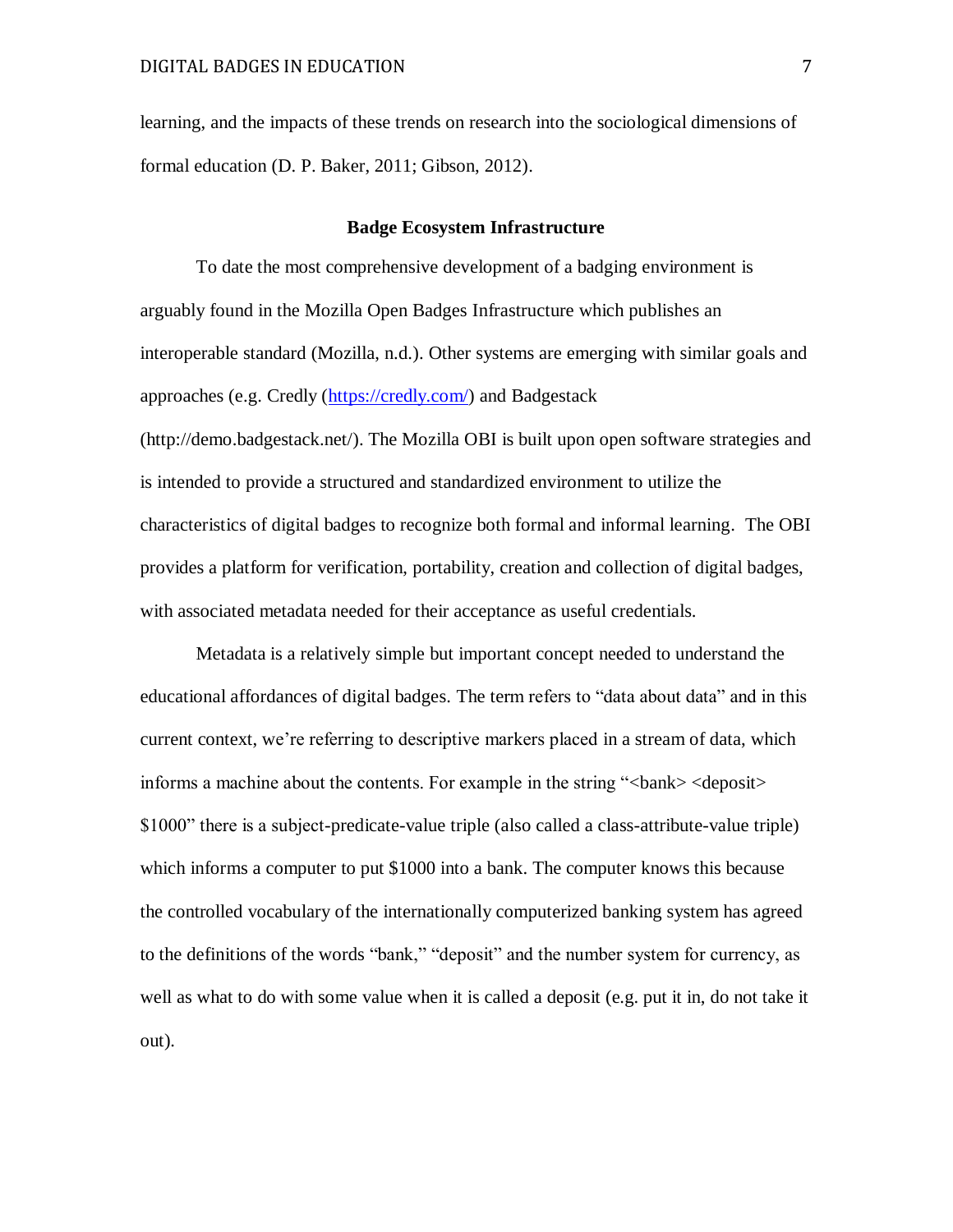This seemingly straightforward process if implemented in an educational context has the potential to transform teaching and learning in a way similar to that of the other industries that have adopted machine-to-machine business processes. For example, areas that could be dramatically impacted include transfers of academic credit, responsive learning system that can find resources based on a learner's actions and interests, automated scoring of student work, and finding and organizing study teams, problemsolving groups, and courses, units and classes.

Other more proprietary badging systems may accommodate varying degrees of interoperability, but both the private and open source developers seem to be aware of the need for portability of credentials and the expectations that users will want to accumulate and display badges. Thus custom solutions are emerging as stand-alone products (e.g. Accredible [\(https://www.accredible.com/\)](https://www.accredible.com/) and as products that leverage open application programming interfaces (APIs); for example, Purdue Passport [\(http://www.itap.purdue.edu/studio//passport/\)](http://www.itap.purdue.edu/studio/passport/), Blackboard Open Badges Building Block [\(http://projects.oscelot.org/gf/project/openbadges/\)](http://projects.oscelot.org/gf/project/openbadges/), and Wordpress Plugins [\(http://wordpress.org/plugins/simple-badges/\)](http://wordpress.org/plugins/simple-badges/). Mozilla is also experimenting with an open source badge-issuing platform called Open Badger and a personal e-portfolio called the Backpack.

Digital badges in education are thus rapidly evolving as objects of use in teaching and learning. Systems incorporating badges often add many features to create hybrid tools that serve purposes such as a scoreboard of activity, a formal record of accomplishment, and a portfolio of evidence of learning.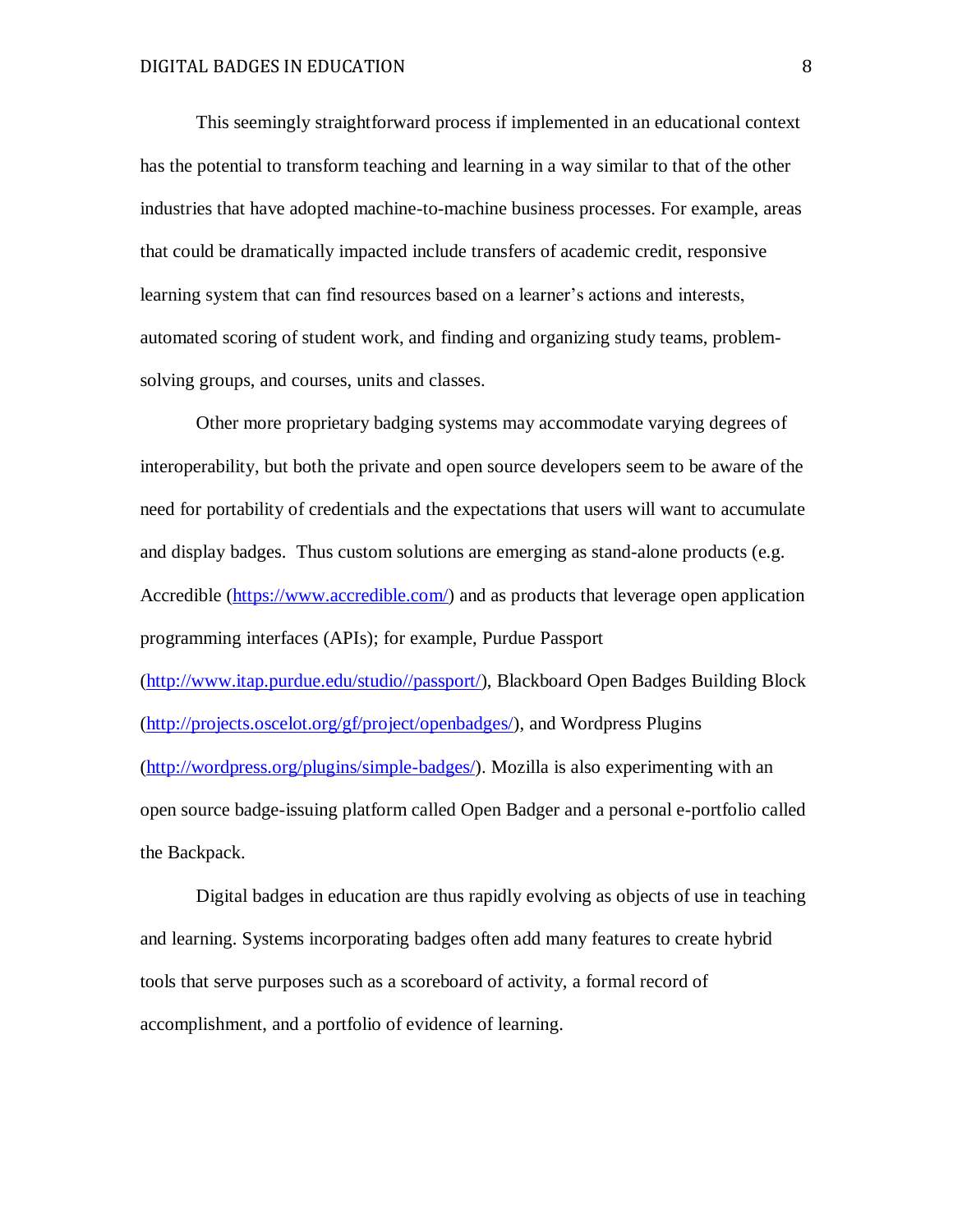## **Educational Affordances of Digital Badges**

The affordances of digital badges for education can be categorized into four key key areas: motivation, recognition and credentialing, evidence of achievement, and research on the linkages among and impacts of the affordances. The first three directly concern teaching and learning and the fourth concerns educational research.

## **Motivation**

Acquiring digital badges motivates some learners to continuously engage with online materials and activities that have been designed to help them achieve intended learning outcomes. The activity of acquiring badges can thus drive the acquisition of knowledge and skills (Abramovich, S., Schunn, C., & Higashi, 2013). A series of badges, acting like signposts for potential achievements, can also provide users with information about further learning opportunities, forming a kind of pathway model for achievement and making that pathway more transparent and accessible for the learner. Each badge with its metadata, for example, can point to the next steps for progress and the requirements for success. This motivational affordance implies that as open educational badge ecosystems evolve, digital badges will begin to appear in applications as diverse as recruitment (e.g. [americasarmy.com](http://www.americasarmy.com/) and [stackoverflow.com\)](http://stackoverflow.com/), online learning programs that help learners meet the requirements for college entrance, skillbuilding applications that provide pre-professional practice (e.g. [simschool.org\)](http://simschool.org/), serious games that promote health and wellness (e.g. [gamesforhealth.org\)](http://gamesforhealth.org/), informal out-of-school learning (e.g. [roadtripnation.com\)](http://www.roadtripnation.com/), self help and emergent study group programs [\(openstudy.com\)](http://openstudy.com/), test preparation applications (e.g. [grockit.com\)](http://www.grockit.com/), game-based learning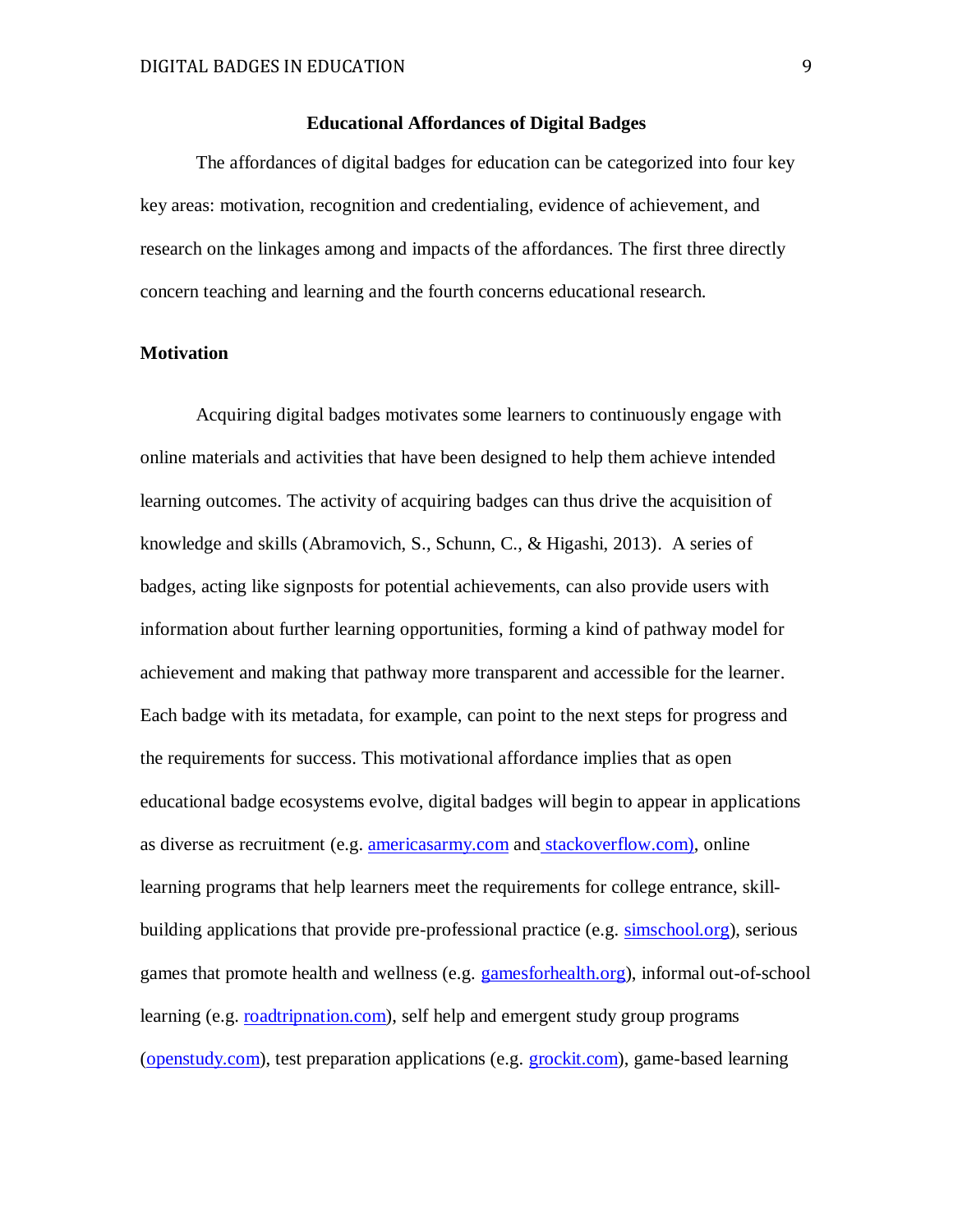management systems [\(3dgamelab.com\)](http://3dgamelab.com/), and human resource training programs in leadership and other fields (e.g. [www.simulearn.net\)](http://www.simulearn.net/).

### **Status Recognition**

A second affordance of digital badges is to provide recognition of status, which is naturally and closely connected with validation and accreditation. In the game world, collecting badges often permits new task accomplishments and levels of achievement along the game's storyline. So possession of a badge is a credential. Digital badges in education can similarly provide a direct link to an assessable artifact, or an indirect link to a collection of evidence needed to pass a unit, graduate from a program, or get a job.

Due to the direct linkages to the evidence of learning and achievement, there is considerable flexibility concerning the skills that can be recognized and legitimized via digital badges. For example, higher order skills such as collaboration and entrepreneurial thinking,  $21<sup>st</sup>$  Century skills, and social skills, which are not normally recognized in university degrees and professional credentials, could be supported by a badge that points to a video of those skills in action. A digital badge can thus represent a new type of measure and method to display both achievements and status, as it is digitally linked to further representations of the skill, knowledge, or activity that it signifies. In education, digital badges can thus be used to provide both direct and indirect evidence of knowledge, knowledge-in-use, skill mastery and levels of attainment.

Digital badges can also assist users in building and formalizing identity in social media networks. Linked with user profiles, digital badging allows for the development of formalizing reputation within and across communities. A network profile page that displays digital badges may support community and kinship by helping others discover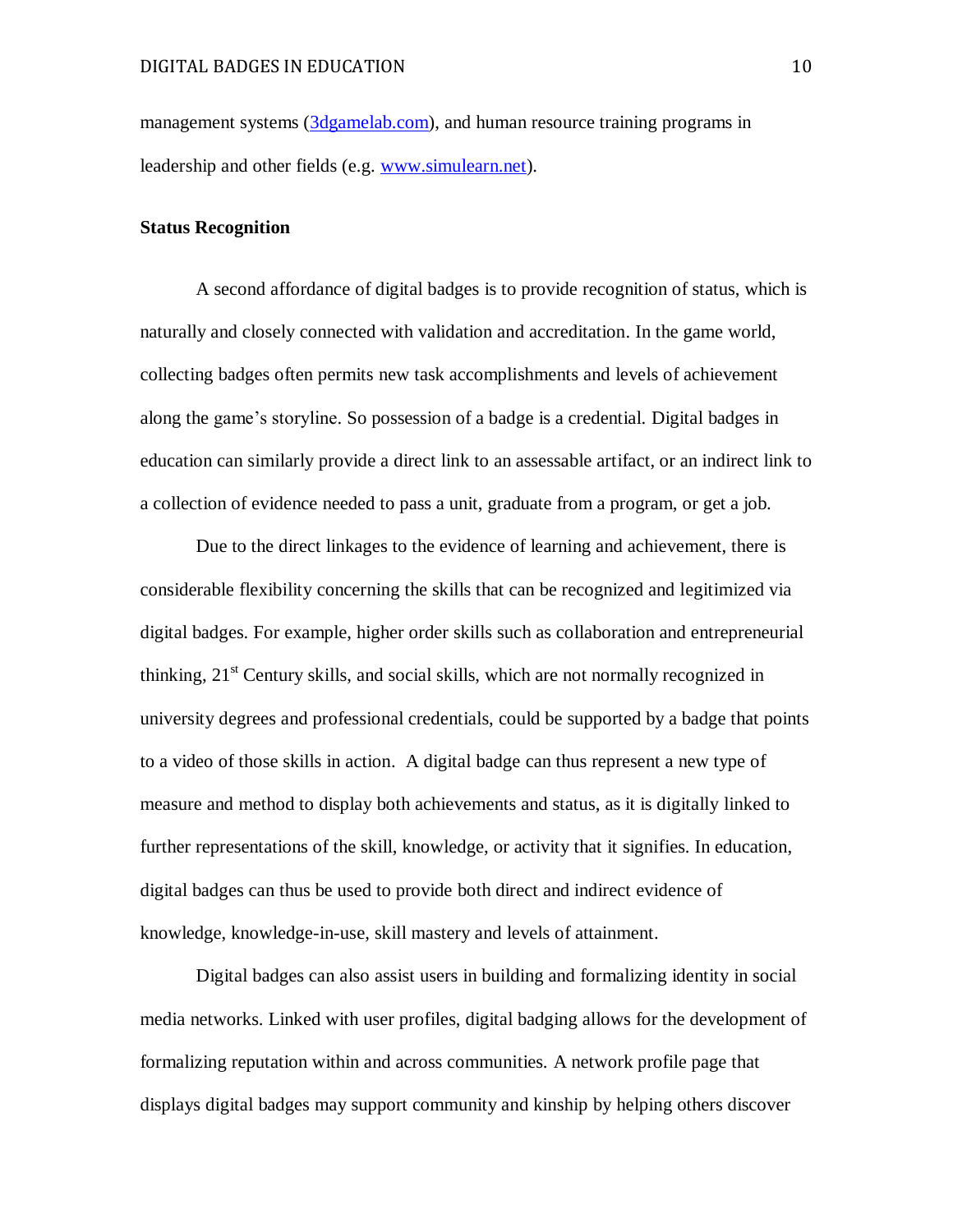shared interests and skills. Sharing interests, identity and reputation enhance the personal side of status recognition; for example an expert badge from a knitting community (e.g. [ravelry.com](http://www.ravelry.com/) ) signals the status of a person who might be able to help you learn how to knit and someone you might like to get to know.

#### **Evidence of Achievement**

A third affordance of digital badges comes via their direct link to digital artifacts that provide evidence of knowledge, knowledge-in-action, capabilities and achievement. Digital badges with appropriate metadata can be a transparent mechanism for showcasing authentic artifacts of the activity they represent. In addition, the means of valuing those artifacts can themselves be made more transparent via the badge's metadata. For example, e-portfolios that display rankings and valuations as part of badges allow a variety of audiences (e.g. self, trusted others, and the public) to see, reflect on and review differentiations and make quality judgments about artifacts created during learning engagements (Gibson, 2006b). Accredible [\(accredible.com\)](https://www.accredible.com/) is an example of an online resume where a ranking system attached to a badge allows viewers to assess its value.

The evidential affordances of digital badges for assessment and verification of learning is of considerable value for education. Digital badges provide ways for learners to capture and display their learning pathway and allow for granular representations of skills and achievements. Badges also provide a way to signal skills and achievements to relevant stakeholders such as employers, institutions or connected social networks. In sum, digital badging can provide an effective, transparent, and often user-centric manner in which to display evidence of learning while directly linking to information that is needed to understand, authenticate and validate the badge and the learning that it claims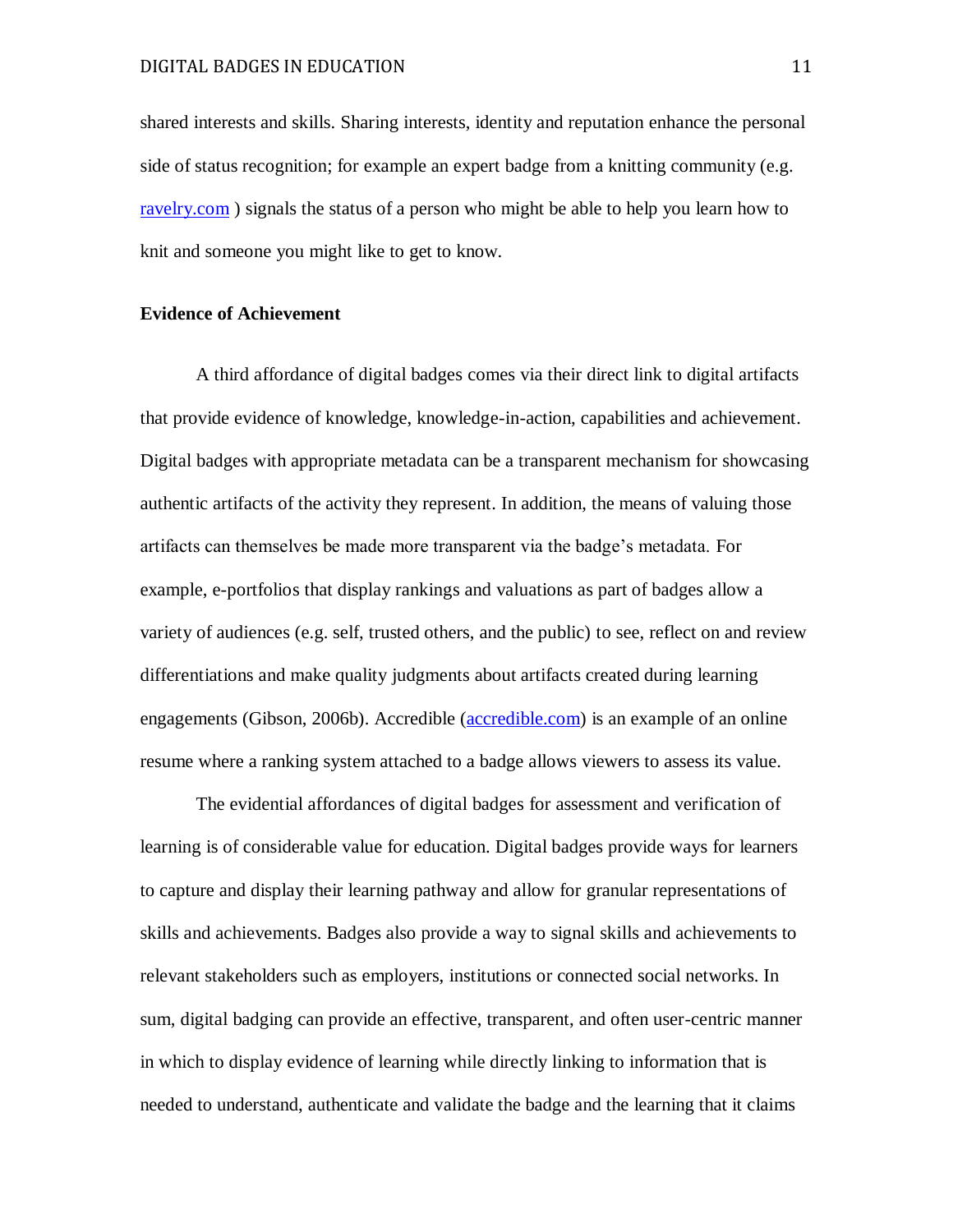to represent.

#### **Research Implications**

Digital badges provide several new affordances for education that need additional research. How do badges impact intrinsic motivation via gamification of educational activities and experiences? Points, badges, and leaderboards are noted gamification elements that are making their way into educational practice. For example, learners can compete with others, or with a self-imposed goal to attain more knowledge and the accompanying reputation of a series of badges while they learn. Digital badges can be part of score keeping for educational journeys. But will they replace intrinsic motivation to learn, and would that be a bad thing if they did?

Badges from learning experiences anywhere, anytime can form part of an eportfolio. How will formal systems of education adapt if companies begin hiring people on the basis of their Linked-In badge collection rather than their degrees? How will admissions offices deal with a pre-collegiate record of achievement represented in badges? If a global badge ecosystem becomes an alternative credentialing system, how will higher education respond?

These questions concerning the impact of digital badges in education on the psychology of learning and the processes and organization of education require further research. The IFIP working group 3.3 has been discussing IT and assessment for several years and is helping researchers around the world to become aware of the potential and challenges now emerging.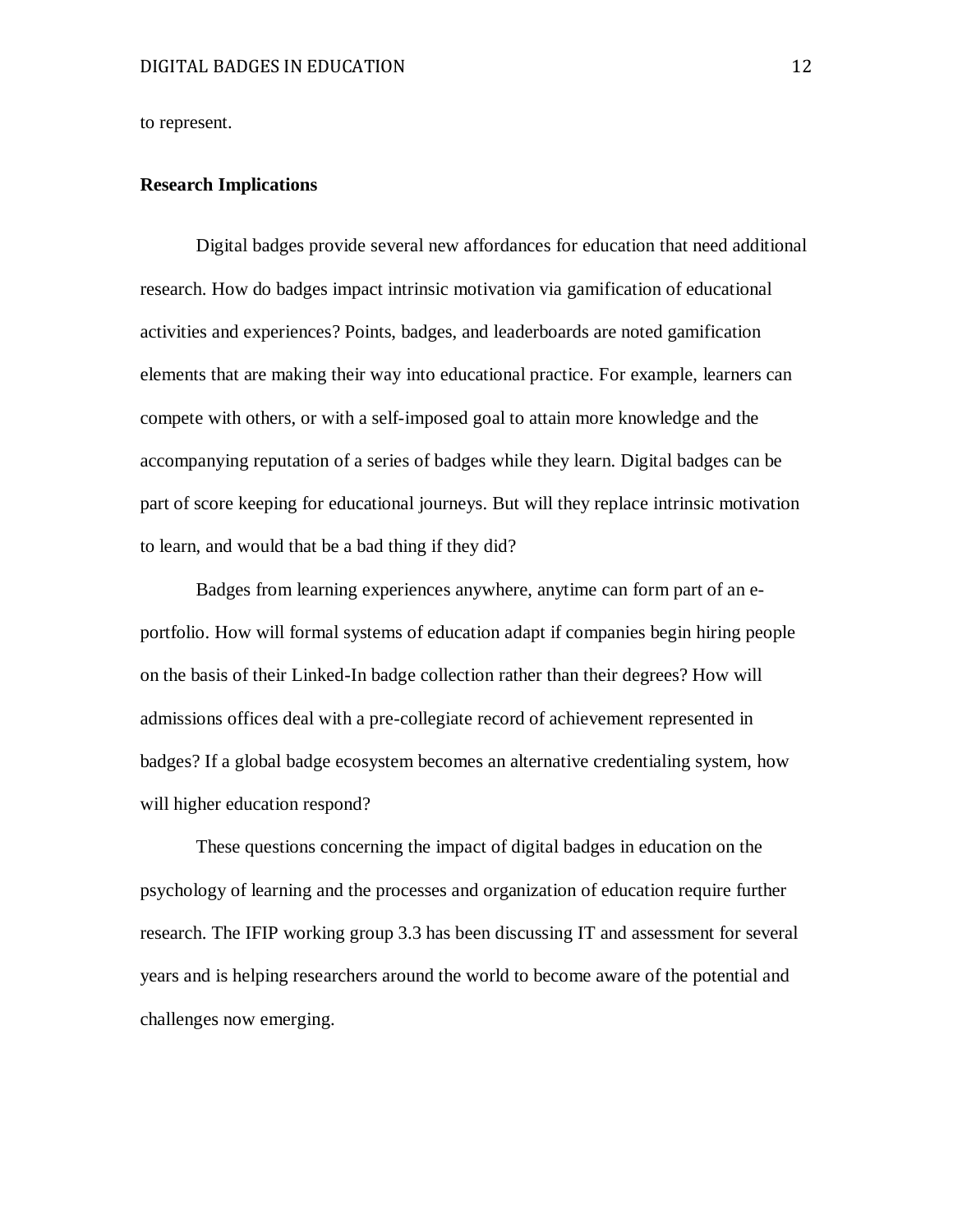# **Conclusion**

This paper traced the brief history of digital badges, defined what they are, gave examples of their use and links to some of the important digital badge projects now underway, and discussed in broad terms their educational affordances. Because digital badges seem to have important impacts on motivation for learning, status within a community, and can transparently display achievement level, validation processes and directly link to rich media evidence, the research implications are quite broad and varied. The potential seems high for a transformative moment in the history of technology in teaching and learning.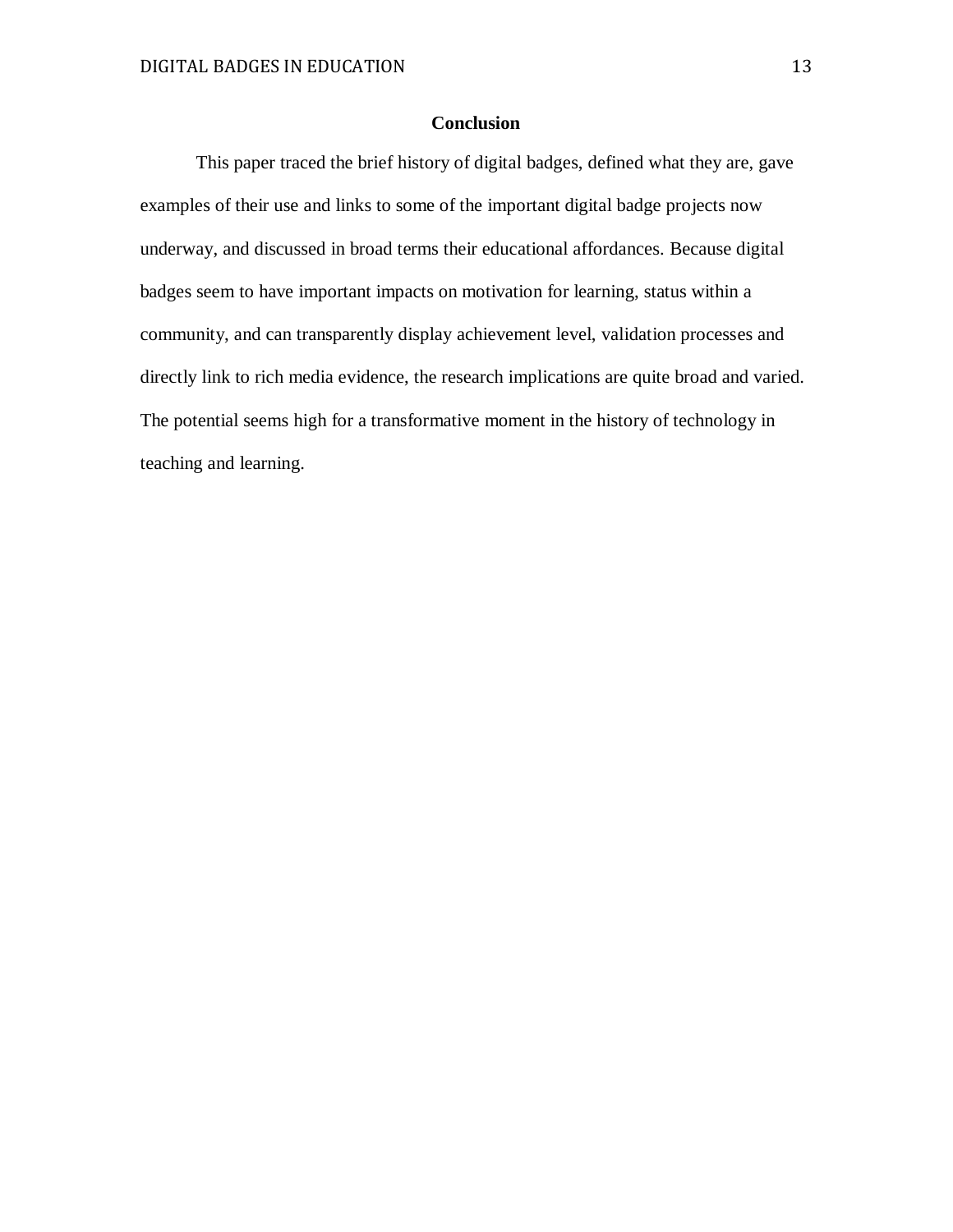### References

- Abramovich, S., Schunn, C., & Higashi, R. (2013). Are badges useful in education?: It depends upon the type of badge and expertise of learner. *Educational Technology Research and Development*, *61*(2), 217–232. doi:10.1007/s11423-013-9289-2
- Baker, D. P. (2011). Forward and backward, horizontal and vertical: Transformation of occupational credentialing in the schooled society. *Research in Social Stratification and Mobility*, *292-29*.
- Baker, E. L. (2007). 2007 Presidential Address The End(s) of Testing. *Educational Researcher*, *36*(6), 309–317. doi:10.3102/0013189X07307970
- Davidson, C., & Goldberg, D. (2009). The Future of Learning Institutions in a Digital Age. Chicago, IL: John D. and Catherine T. MacArthur Foundation.
- Duncan, A. (2011). Digital badges for learning: Remarks by Secretary Duncan at 4th annual launch of the MacArthur Foundation Digital Media and Lifelong Learning Competition. Washington D.C.: U.S. Department of Education. Retrieved from http://www.ed.gov/news/speeches/digital-badges-learning
- Gibson, D. (2006a). Elements of Network-Based Assessment. In D. Jonson & K. Knogrith (Eds.), *Teaching Teachers to Use Technology* (pp. 131–150). New York: Haworth Press.
- Gibson, D. (2006b). ePortfolio decisions and dilemmas. *Handbook of Research on ePortfolios*, 135–145. Retrieved from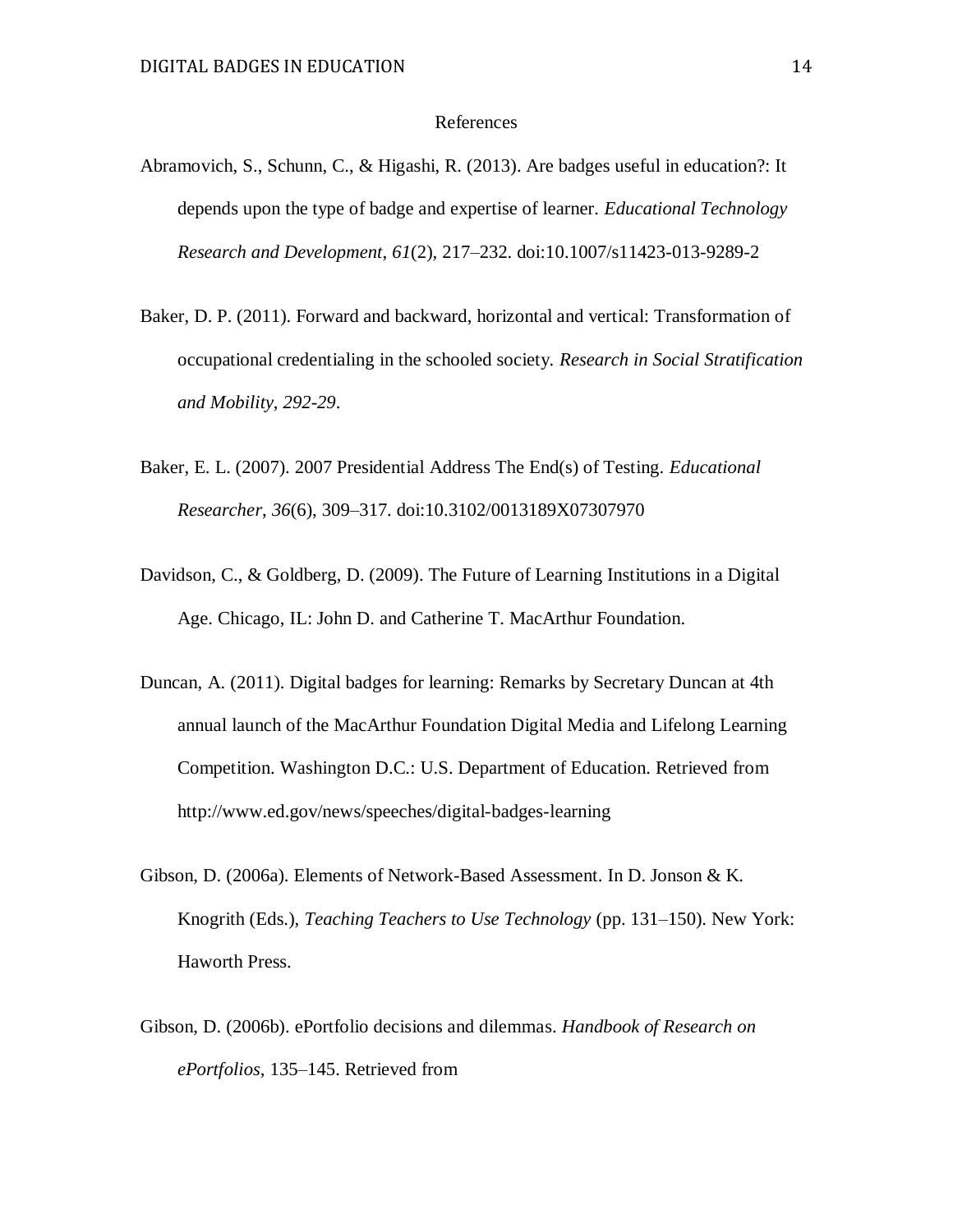http://books.google.com/books?hl=en&amp:lr=&amp:id=P3tJSOXYiQ0C&amp:oi= fnd&pg=PA135&dq="teacher+education"+"D+Gibson"&ots=tt0Dt4 wlwo&sig=EgU5zzL7KPiFAPAY2tX\_iFRZufI

- Gibson, D. (2012). Game Changers for Transforming Learning Environments. In F. Miller (Ed.), *Transforming Learning Environments: Strategies to Shape the Next Generation (Advances in Educational Administration, Volume 16)* (pp. 215 – 235). Emerald Group Publishing Ltd. doi:10.1108/S1479-3660(2012)0000016014
- Halavais, A. M. C. (2011). A genealogy of badges: Inherited meaning and monstrous moral hybrids. *Information, Communication & Society*, *15*(3), 354–373. doi:10.1080/1369118X.2011.641992
- Hintz, R. (2009). *Science education in the boy scouts of America*. Retrieved from http://www.eric.ed.gov/ERICWebPortal/search/recordDetails.jsp?ERICExtSearch\_S earchValue 0=ED513200&searchtype=keyword&ERICExtSearch SearchType 0= no&\_pageLabel=RecordDetails&accno=ED513200&\_nfls=false&source=ae
- ISO/IEC. (2004). Portable Network Graphics (PNG): Functional specification. *ISO/IEC 15948:2004*. Retrieved May 26, 2013, from http://www.iso.org/iso/catalogue\_detail.htm?csnumber=29581
- Jakobsson, M. (2011). The Achievement Machine: Understanding Xbox 360 Achievements in Gaming Practices. *Game Studies*. Retrieved May 26, 2013, from http://gamestudies.org/1101/articles/jakobsson